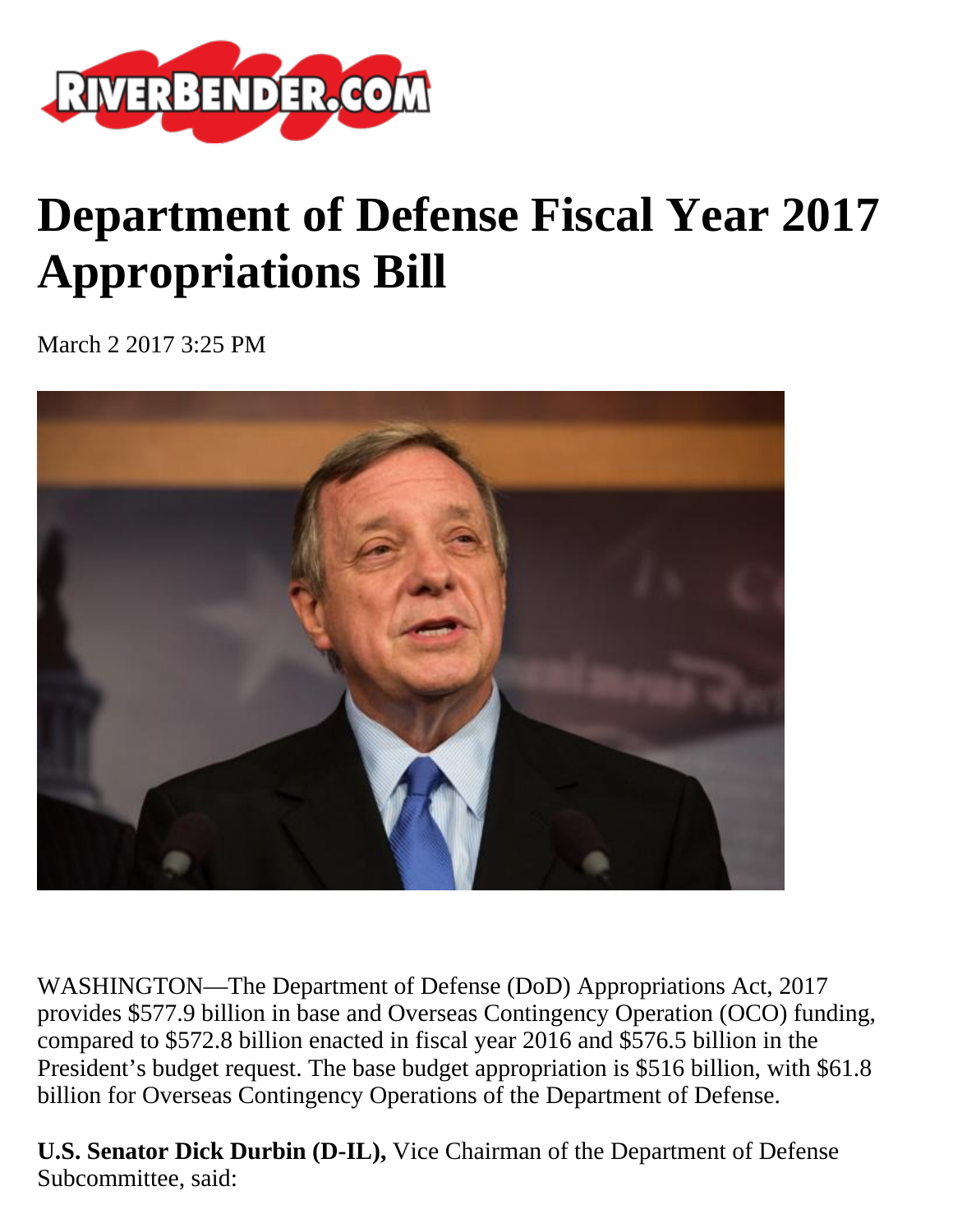*"This bill shows that we can make smart reductions to underperforming programs at the Department of Defense, and invest the savings in what really matters: support for the women and men in the Armed Forces and their families, new equipment for our troops, and investments in future technologies, including medical research, which will benefit all Americans, including those in uniform. I look forward to this bill being the beginning of a process to fund the entire federal government in a responsible and fair manner."*

## **Key Points & Highlights**

In compliance with the earmark moratorium, the bill contains no congressionally directed spending items.

The Department of Defense Appropriations Act, 2017 emphasizes the following priorities:

- **(1) Responsibly Meets the Nation's National Security Needs**
- **(2) Fully Funds Contingency Operations and Other OCO Priorities**
- **(3) Supports our Troops, Veterans, and their Families**
- **(4) Invests in Medical Research and Technological Innovation**

#### **Responsibly Meets the Nation's National Security Needs**

The Department of Defense Appropriations Act ensures our Armed Forces are equipped with the necessary tools to keep our troops and our nation safe. The bill provides critical funding for the following equipment:

**F/A-18 Super Hornets** – \$979 million for 12 additional aircraft.

**F-35 Joint Strike Fighter** – Adds over \$1 billion for 11 total aircraft, 5 for the Air Force, 4 for the Marine Corps and 2 for the Navy.

**Marine Corps Aviation Readiness** – After a review of Marine Corps aviation programs, the bill adds four F-35s to accelerate retirement of Harriers. The bill also adds two V-22s, both to stabilize the production and lessen dependence on aging CH-53 helicopters. Finally, the bill adds \$205.5 million to increase spare parts purchases for Marine Corps aviation maintenance programs.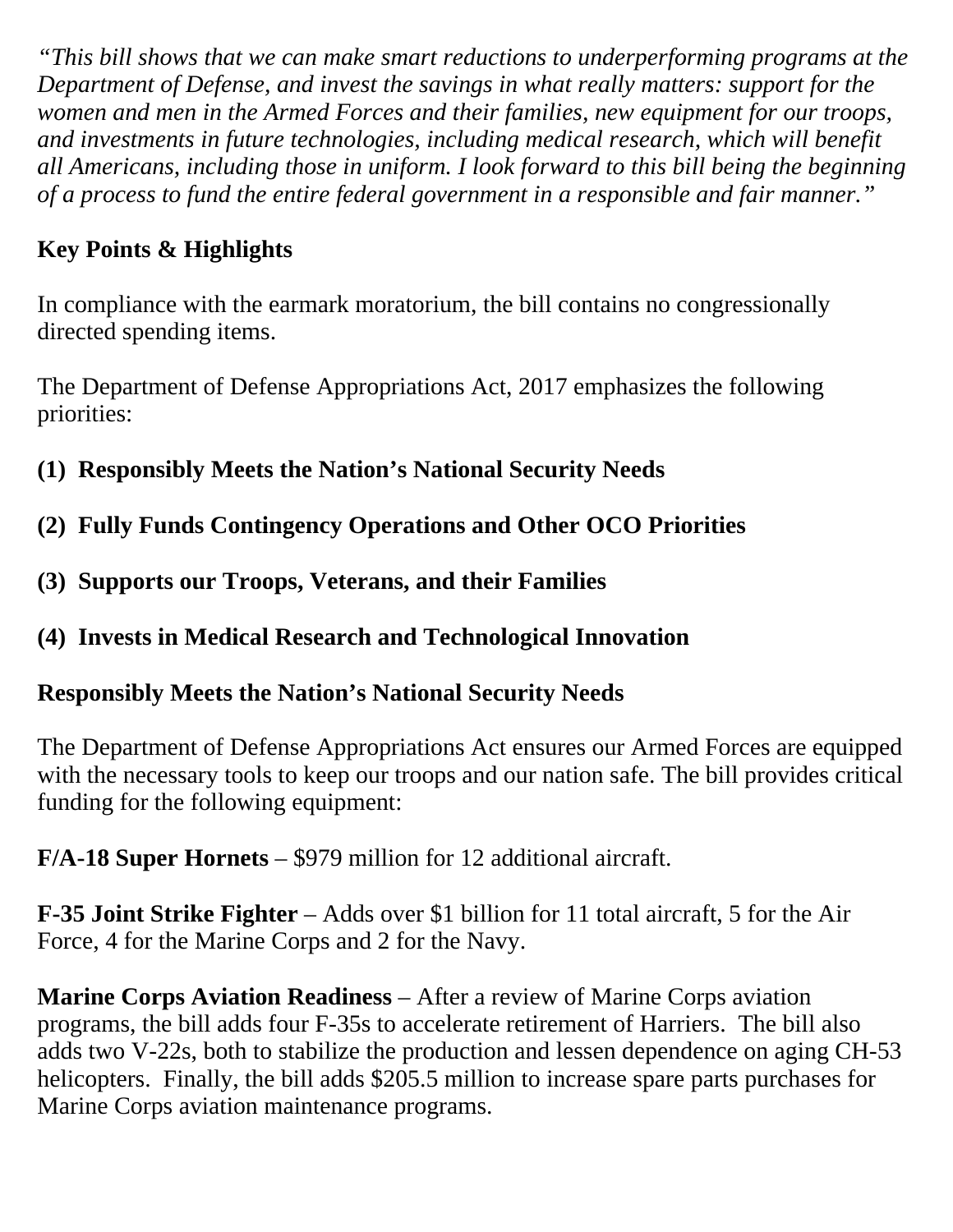**Icebreaker** – A new Polar-class icebreaker for the Coast Guard is an integral part of the U.S. national security policy toward the Arctic. The bill adds \$150 million for advanced procurement in FY 2017, in advance of a full procurement decision in FY 2019.

**Shipbuilding** – The bill provides \$1.78 billion to accelerate production of an additional LPD-17 amphibious ship, adds \$433 million to fully fund an additional DDG-51 Flight IIA destroyer, adds \$475 million for an additional Littoral Combat Ship, and adds \$85 million in advance procurement to continue efficient production of the Virginia-class submarine.

**National Guard and Reserve Equipment** – Provides \$750 million in addition to addressing two key shortfalls: two C-40 cargo aircraft for the Navy Reserve and two C-130Js for the Air National Guard.

**Black Hawk helicopters –** Adds \$339.9 million for 25 UH-60 helicopters for the Army and the Army National Guard.

**UH-1N Replacement** – The bill adds \$75 million accelerate new helicopters for security at Air Force missile sites, to respond to an urgent need to replace Vietnam-era helicopters.

#### **Fully Funds Contingency Operations and Other OCO Priorities**

The bill promotes military readiness by providing full funding for Overseas Contingency Operations, including key national security priorities:

**Train and Equip Authorities** – The bill follows an effort initiated by the National Defense Authorization Act for Fiscal Year 2017 to consolidate the various funding streams used by the Department to train and equip foreign forces. The Department of Defense ppropriations bill provides \$980 million to the new Counter-ISIL Train and Equip Fund and transfers an additional \$750 million to the Defense Security Cooperation Agency for other capacity-building programs.

**European Reassurance Initiative** – Along with the Security Assistance Act, 2017, passed by Congress in December 2016, the defense appropriations bill fully funds the budget request of \$3.4 billion for the European Reassurance Initiative.

**Ukraine** – The bill provides \$150 million for lethal and non-lethal aid to Ukraine to counter Russian aggression.

## **Supports our Troops, Veterans, and their Families**